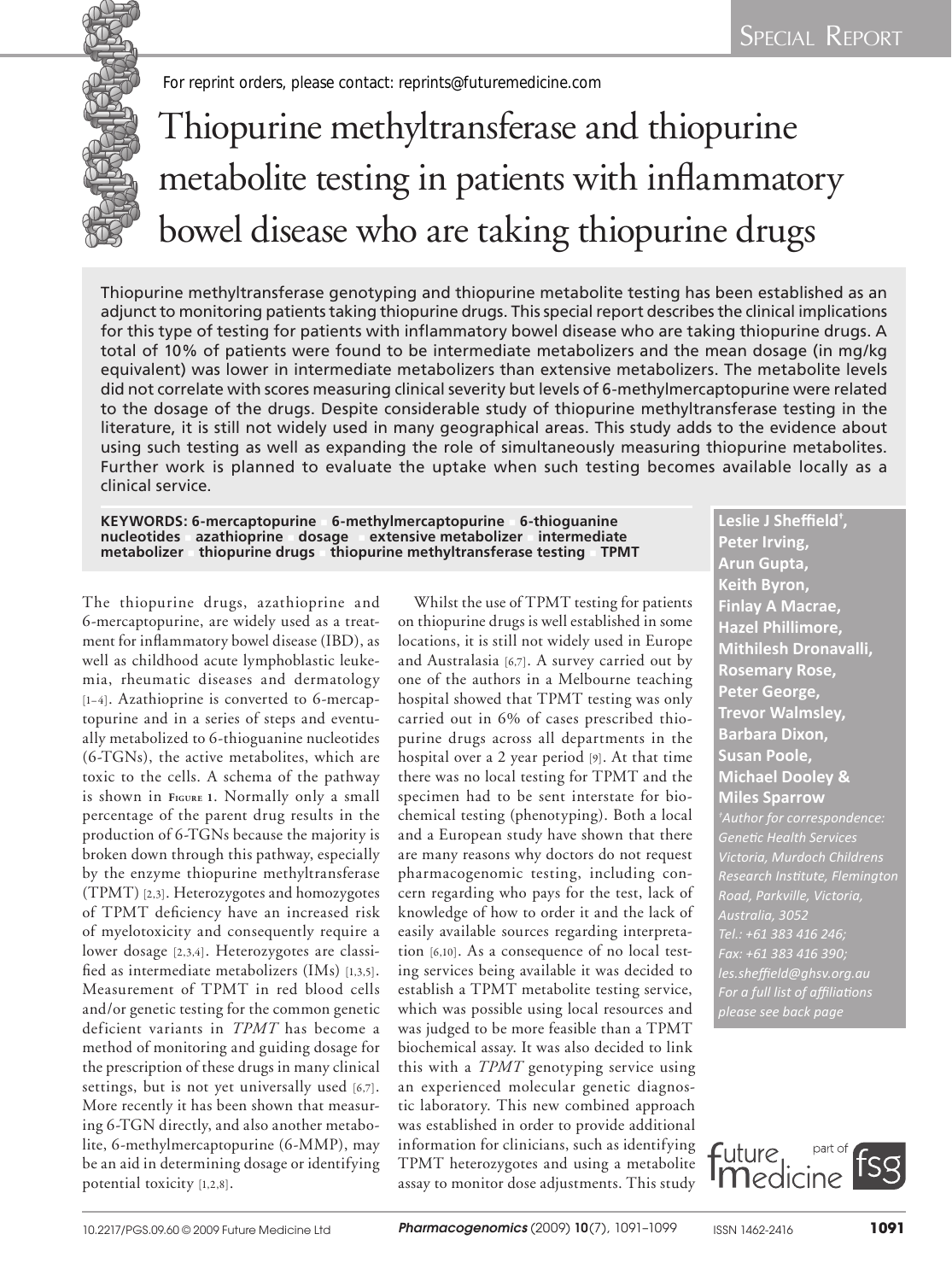

methyltransferase; XO: Xanthine oxidase.

describes the process of using these new local tests and documents the results in the first 132 cases.

## **Materials & methods** ■ Patients

Patients were recruited from patients attending IBD or gastroenterology clinics of three metropolitan teaching hospitals in Melbourne, Australia. Patients aged between 18–80 years were eligible for inclusion if they were currently taking a thiopurine drug and had been on therapy for at least 3 months and were on a stable dose for at least 4 weeks. The research protocol was passed by the local institutional ethics committee. Details of clinical variables relating to general heath, and the drug taken and the dosage were collected. The azathioprine dose was calculated as mg/kg and for patients on 6-mercaptopurine the dose was converted to azathioprine equivalents by multiplying by 2.08 [11]. The Harvey Bradshaw Index (HBI) was computed from clinical symptoms for patients with Crohn's disease and the Simple Clinical Colitis Activity Index (SCCAI) was computed for patients with ulcerative colitis [12,13]. Scores of  $HBI \leq 4$  and SCCAI  $\leq 2$  were taken as evidence of clinical remission. Blood was taken for genotyping common *TPMT* variants and measuring the metabolites 6-TGN and 6-MMP. Results were issued with interpretation and clinical guidance for the clinicians. Tests done as part of clinical care were recorded, such as alanine transaminase (ALT) albumen levels, hemoglobin, white blood and lymphocyte count. Because of the increased frequency of *TPMT\*3C* in Southeast Asians the ethnic group of each patient was recorded as Caucasian, Southeast Asian or other.

# Genetic testing

A single base extension multiplex reaction was developed using an ABI 3130 Genetic Analyzer (Applied Biosystems, CA, USA) to identify *TPMT\*2*, *\*3A* and *\*3C* alleles. This is expected to detect approximately 80–95% of deficient alleles [3]. Those patients without a demonstrated mutation were classified as extensive metabolizers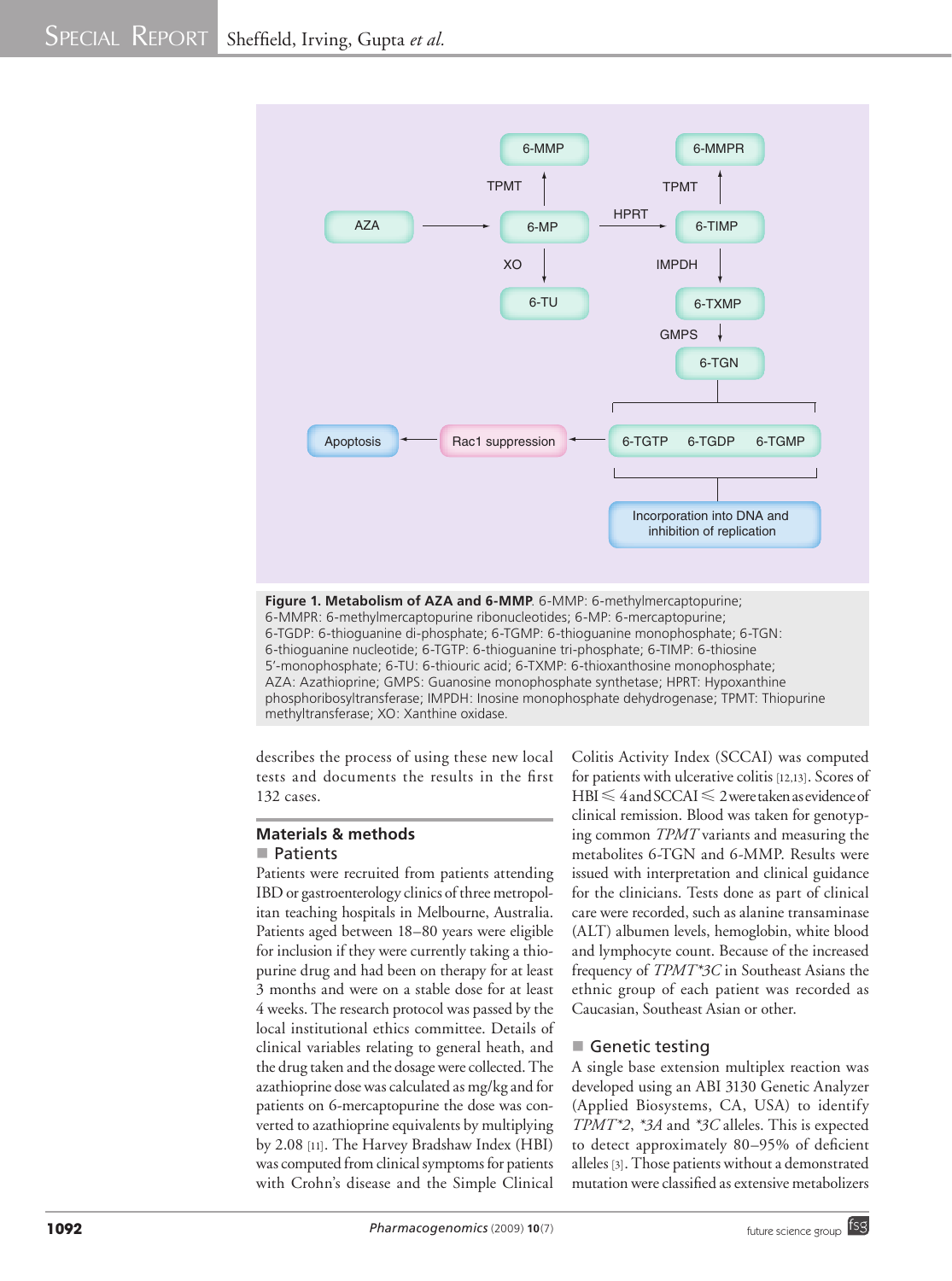(EMs) (normal). Those with one deficient allele were classified as IMs as they correspond with intermediate red blood cell TPMT activity [3].

## ■ Phenotyping

Patients who were found to be heterozygotes for *TPMT* deficient alleles were batched and assayed for red blood cell TPMT levels. TPMT levels were assayed as previously described by a radiochemical method [14]. The purpose of phenotyping these samples was to ensure that heterozygotes were in fact not TPMT-deficient due to a nontested allele. Those with 6-TGN levels greater than  $450$ pmol/8  $\times$  10<sup>8</sup> red blood cells were similarly assayed for similar reasons. Those with raised 6-MMP values greater than 7500 were also assayed as an exploration of all reasons for the high metabolite result. Our samples were prepared by the protocol used by the phenotyping laboratory but then frozen and assayed as a batch. This is different from the usual protocol used by this laboratory.

# ■ Metabolites

6-thioguanine nucleotide levels and 6-MMP levels were assayed by a previously described method using HPLC method [2]. Each patient was tested for both of these metabolites. The red blood cells were washed in saline and counted to normalize at  $8 \times 10^8$  red blood cells. The reference target range used for 6-TGN was  $235-450$  pmol/8  $\times$  10<sup>8</sup> red blood cells and was less than 7500 pmol/8  $\times$  10<sup>8</sup> red blood cells for 6-MMP.

# ■ Statistical analysis

The data was entered into a spreadsheet and checked for inconsistencies. The data was analyzed using Stata version 9 [15]. The primary outcome being investigated statistically was the average dosage that the heterozygotes were stabilized on. Correlations were looked at by the method of multiple linear regression where the outcome variable was logarithm (ln) transformed, the transformation being necessary to

make the outcome variable normally distributed. Other assumptions of the linear regression model that were tested were the normal deviation of residuals and random scatter of residuals in a residual versus fitted plot. The primary hypothesis regarding dosage differences between heterozygotes and normal homozygotes was tested for the significance level set at 0.05.

An additional 10 possible statistical associations were examined and so a Bonferroni correction was used to correct for multiple testing. Starting with a type 1 error rate of 0.05, the Bonferroni correction suggested that the new significance level to take should be 0.005. This approach is quite a conservative one [16].

# **Results**

There were 13 heterozygotes out of 132 patients (9.8%), matching the expected 10%. TABLE 1 shows the distribution of 6-TGN and 6-MMP levels in IMs and EMs. The mean 6-TGN levels were higher in IM (heterozygotes) than EM (normal homozygotes) and these reached the adjusted statistically significant levels (p = 0.002). **Figure <sup>2</sup>** shows the distribution of 6-TGN and metabolizer status and **Figure <sup>3</sup>** shows the 6-MMP levels. **Table <sup>1</sup>** shows the mean 6-MMP is lower in IMs than normal, the difference being statistically significant ( $p = 0.001$ ). However this is probably explained by all eight high 6-MMP values being found in the normal homozygotes.

The dosage expressed in mg/kg dose equivalents was 1.58 mg/kg in IM versus the 2.02 mg/kg in EMs shown in **Table <sup>2</sup>**. This difference was judged to be statistically significant as it was the primary hypothesis of the study.

Dosage differences were found when the patients were categorized for being in the reference range for 6-MMP or above this range **(Table 3)**. The mean dosage of those with values in the reference range was 1.89 mg/kg compared with those above the reference range who had had a near-double dose in mg/kg equivalent **(Table 3)**. The dosage difference for 6-TGN was also numerically different

**Table 1. Levels of 6-TGN and 6-MMP in intermediate and extensive metabolizers (pmol/8 × 108 red blood cells).**

| --                                        |                        |                        |                |
|-------------------------------------------|------------------------|------------------------|----------------|
| <b>Group</b>                              | Mean 6-TGN<br>(median) | Mean 6-MMP<br>(median) | <b>Numbers</b> |
| Intermediate metabolizers (heterozygotes) | 624.9 (543)            | 384.8 (359)            | 13             |
| Extensive metabolizers                    | 341.5 (262)            | 2025 (1105)            | 113            |

*Logarithm transformed values for 6-TGN and 6-MMP were used to calculate the differences between intermediate metabolizers and extensive metabolizers. For both 6-TGN and 6-MMP the difference between the means was statistically significant. For mean 6-TGN, t = 3.1 (p = 0.002) and for mean 6-MMP, t = -3.41 (p = 0.001). The statistical significance level reached the level corrected for multiple testing both for 6-TGN and 6-MMP. 6-MMP: 6-methylmercaptopurine; 6-TGN: 6-thioguanine nucleotide.*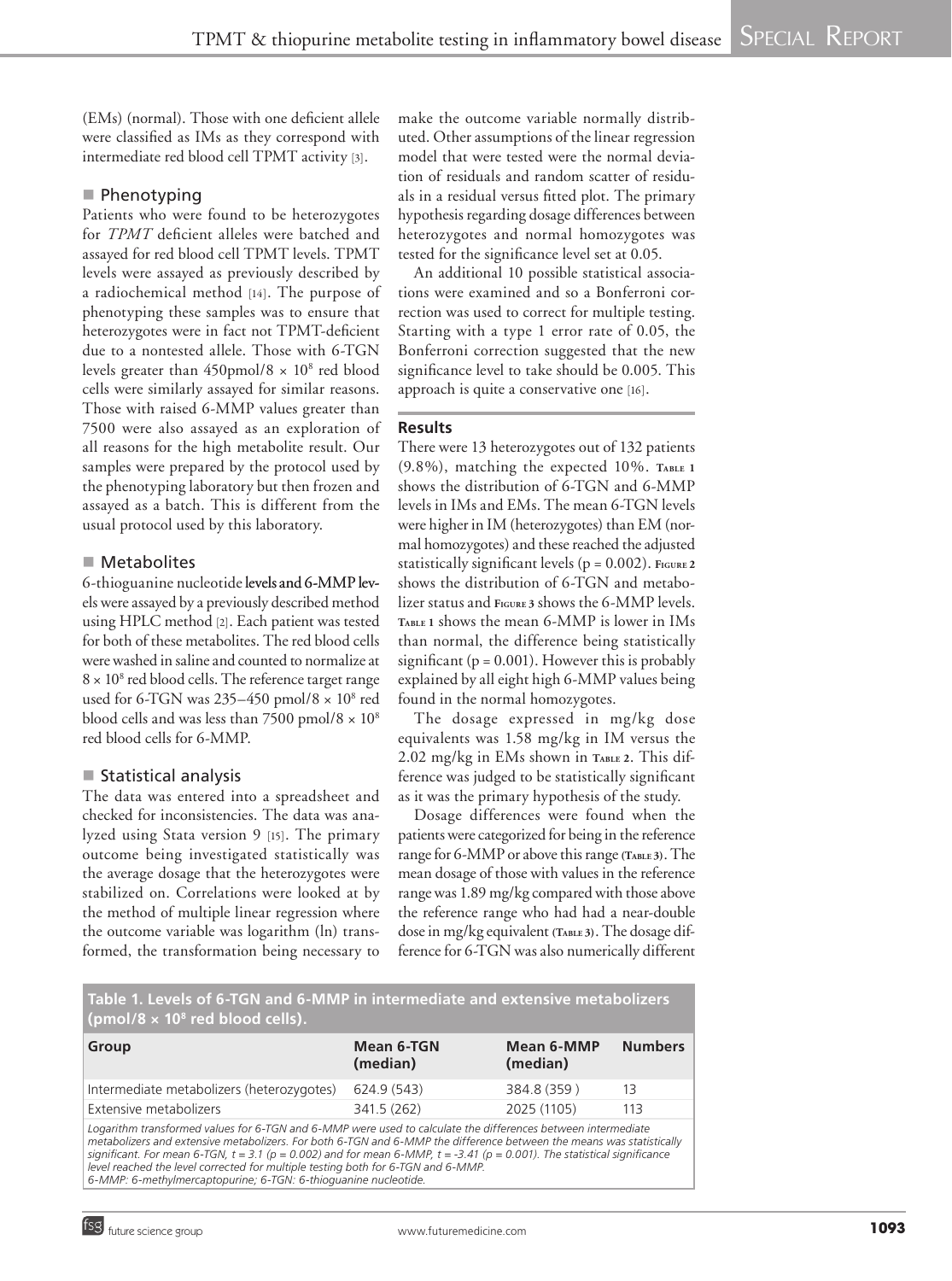

**Figure 2. Box whisker plot showing the distribution of the actual 6-thioguanine nucleotide levels in pmol/8**  $\times$  **10<sup>8</sup> red blood cells**. The outer lines show the range, the shaded area has the 25th and 75th percentile and the middle line is the median. 6-TGN: 6-thioguanine nucleotide.

in the two groups but did not reach the adjusted significance value. However a trend for increasing dosage was observed in the categories starting with low 6-TGN levels, increasing through the reference range and further increasing with those above the reference range **(Table 4)**. There were three heterozygotes with 6-TGN values in the therapeutic range and one in the subtherapeutic range.



**Figure 3. Box whisker plot showing the distribution of the actual 6-MMP levels in pmol/8** x 10<sup>8</sup> red blood cells. The outer lines show the range, the shaded area has the 25th and 75th percentile and the middle line is the median. 6-MMP: 6-methylmercaptopurine.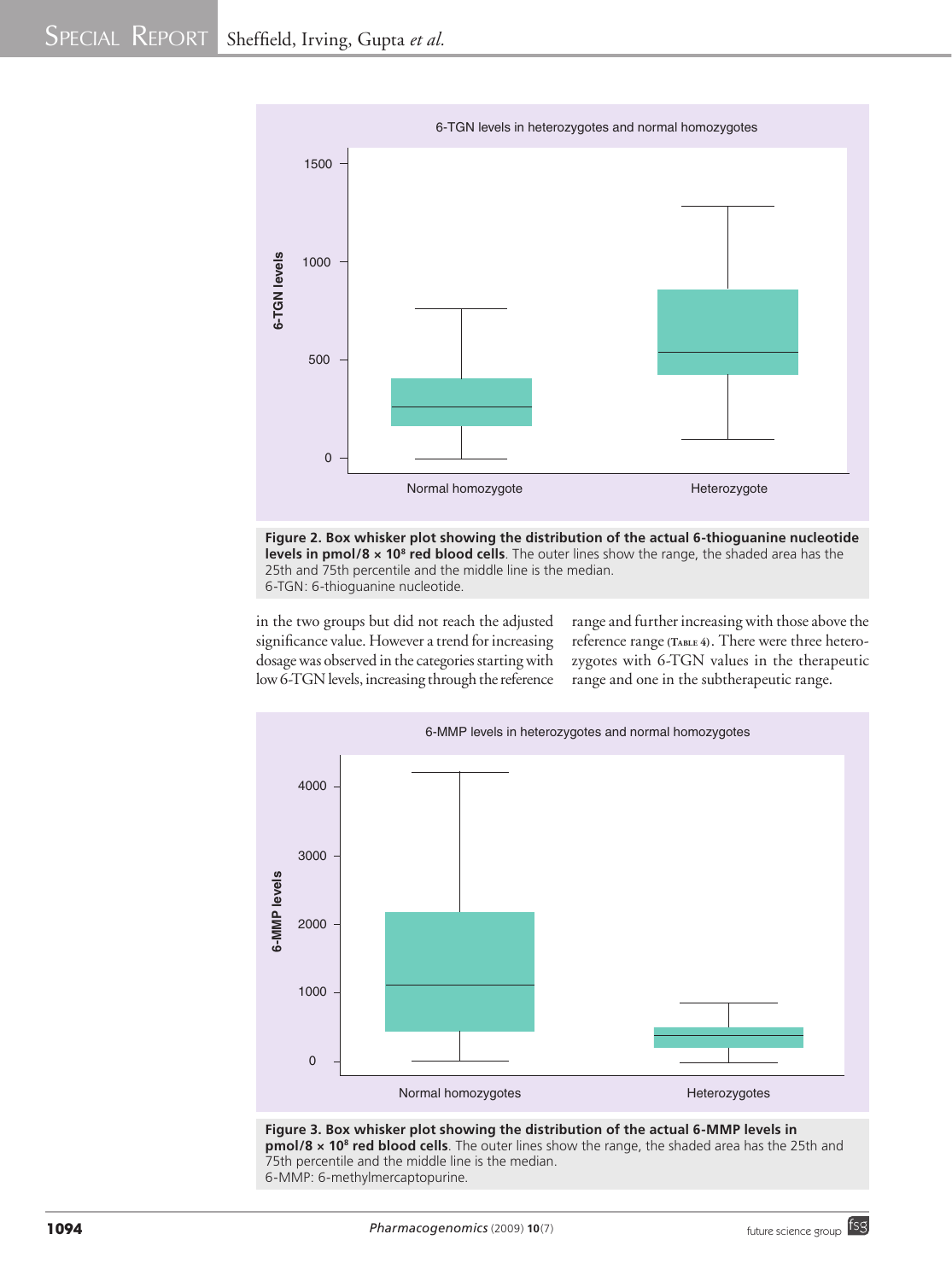| Table 2. Dosage equivalents in mg/kg for intermediate and<br>extensive metabolizers.                                                                                                                                                                                                                                                                                                                                     |                   |                |  |  |  |
|--------------------------------------------------------------------------------------------------------------------------------------------------------------------------------------------------------------------------------------------------------------------------------------------------------------------------------------------------------------------------------------------------------------------------|-------------------|----------------|--|--|--|
| Group                                                                                                                                                                                                                                                                                                                                                                                                                    | Mean dose (mg/kg) | <b>Numbers</b> |  |  |  |
| Intermediate metabolizers                                                                                                                                                                                                                                                                                                                                                                                                | 158               |                |  |  |  |
| Extensive metabolizers                                                                                                                                                                                                                                                                                                                                                                                                   | 2.02              | 113            |  |  |  |
| The mean dosage equivalents appeared lower in intermediate metabolizers than extensive metabolizers (t = -2.11<br>$p = 0.037$ ) but did not reach the statistical significance level adjusted for multiple significance testing. However the<br>relationship between intermediate metabolizers and dose was the prime purpose of the study so the corrected significance<br>level is probably too conservative for this. |                   |                |  |  |  |

**Tables <sup>3</sup> & <sup>4</sup>** were also analyzed individually using a regression model and this regression model was extended by adding two further variables of smoking status and ALT values. **Table <sup>5</sup>** shows the statistics for a linear regression of ln 6-MMP versus metabolizer status, dosage, never smoked and ALT values. All the latter were found to be significant at conventional significance values but only dosage reached the adjusted significance level of less than 0.005.

All those who were shown to be an IM or had an increased 6-TGN level or 6-MMP were assayed for red blood cell TPMT activity. A total of 40 samples were thus assayed. The laboratory protocol performs this TPMT enzyme assay as its initial screen. Any value of TPMT activity of less than 12 U/ml is representative of a TPMT heterozygote or deficient homozygote status and is then referred for genotyping. This strategy would have detected all except one of the carriers. Conversely, of all the 27 EMs assayed due to high 6-TGNs levels or high 6-MMPs levels, 18 would have been suspected heterozygotes as they were below the laboratory cut-off (<12 U/ml) and one would have been a suspected deficient homozygote. The laboratory protocol would have sent them for genotyping, which demonstrates that phenotyping can be imprecise as they were all normal homozygotes on genotyping. The high number below the laboratory cut-off value may be higher than expected because of the freezing procedure and batching of the samples, which may have lowered the range of values seen by an unknown amount.

The clinical severity for patients with Crohn's disease is assessed by the HBI. Those patients who score 4 or less are judged to be in clinical remission. There was no statistical difference between those patients with low or normal 6-TGN levels and those with high 6-TGN levels in regard to the number in clinical remission **(Table 6)**. The amount of pack years of smoking increased the HBI score.  $(r^2 = 0.07,$  $p = 0.018$ ). For patients with ulcerative colitis the equivalent clinical score is the SCCAI and those that score 2 or less are regarded as in clinical remission. However none of these differences were statistically significant as judged by a regression of SCCAI scores or HBI scores against ln 6-TGN or ln 6-MMP. The number of smoking pack years did not correlate with SCCAI scores

When ln 6-MMP was regressed against the multiple variables of metabolizer status, dosage, nonsmoker and ALT value, only the coefficients of dosage reached the adjusted significance level, although the other variables reach conventional significance levels **(Table 5)**. The direction of the changes were that heterozygotes had lower 6-MMP levels, a rise in dosage was reflected by rises in 6-MMP and people who never smoked or with increasing ALT had higher 6-MMP. None of these changes were seen for 6-TGN.

There were no significant correlations between albumin levels and SCCAI scores or HBI scores. None of the blood indices predicted 6-TGN or 6-MMP or the SCCAI or HBI score.

## **Discussion**

Choosing the optimal dosage of thiopurine medication in patients with IBD is important in order to improve the chances of achieving clinical remission whilst minimizing the risk of

| Table 3. Categorization of 6-MMP levels and mg/kg dosage.                                                                                                                                                                                                                                                                       |                  |                                 |  |  |  |
|---------------------------------------------------------------------------------------------------------------------------------------------------------------------------------------------------------------------------------------------------------------------------------------------------------------------------------|------------------|---------------------------------|--|--|--|
| Levels of 6-MMP                                                                                                                                                                                                                                                                                                                 | Mean mg/kg dose* | <b>Statistical significance</b> |  |  |  |
| Reference range                                                                                                                                                                                                                                                                                                                 | 1.89(113)        | $t = -5.37$ , $p < 0.001$       |  |  |  |
| Greater than reference range                                                                                                                                                                                                                                                                                                    | 3.05(8)          |                                 |  |  |  |
| *Dosages of 6-MMP were converted to an equivalent of azathioprine by multiplying by 2.08. There was a statistically<br>significant lower dosage equivalent expressed in mg/kg in those testing higher than the reference range and the mean<br>was higher than the desired 2-2.5 mg/kg range.<br>6-MMP: 6-methylmercaptopurine. |                  |                                 |  |  |  |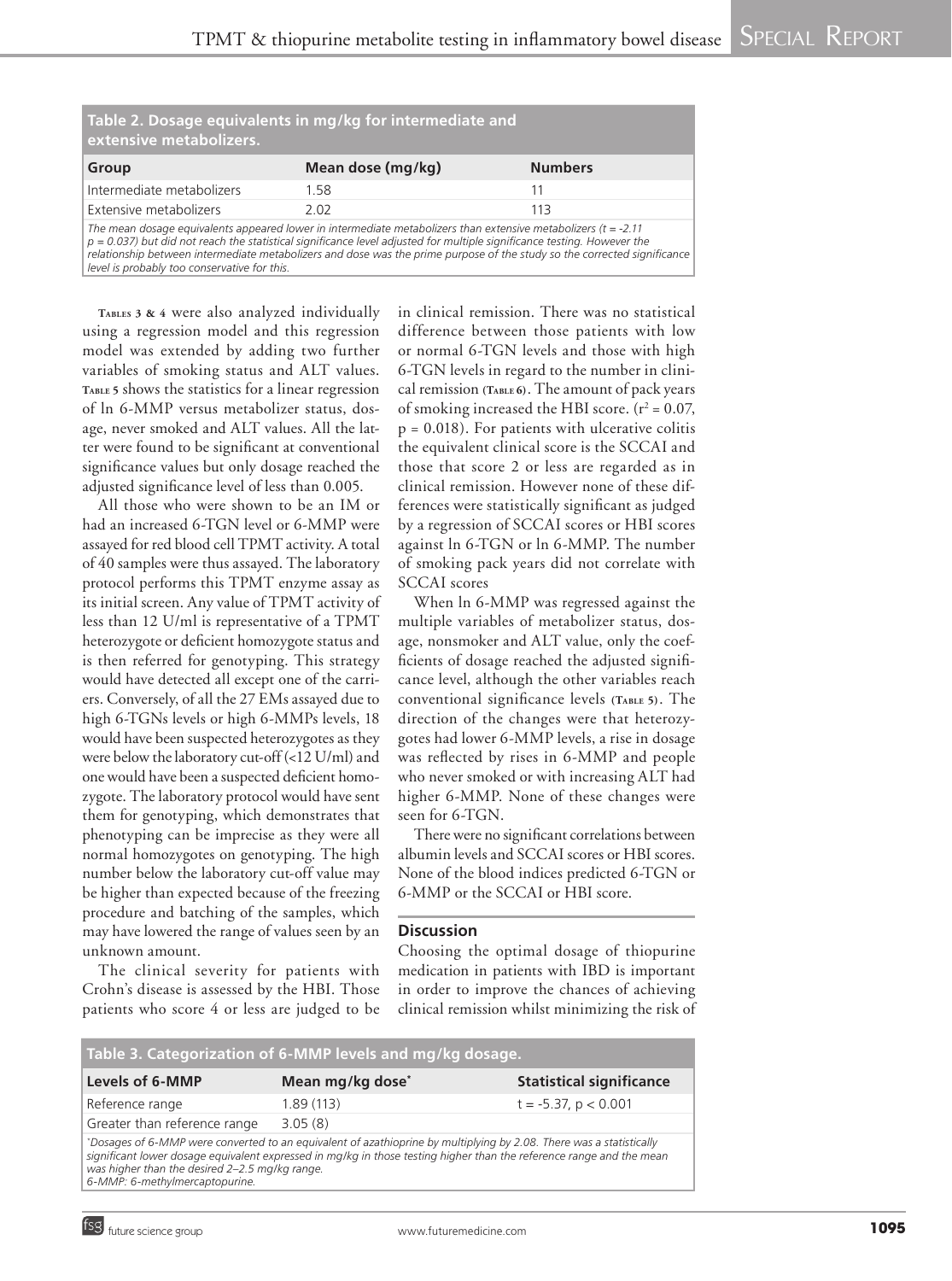| Table 4. Categorization of 6-TGN levels and mg/kg dosage. |                                                                                                                     |                                 |  |  |
|-----------------------------------------------------------|---------------------------------------------------------------------------------------------------------------------|---------------------------------|--|--|
| Levels of 6-TGN                                           | Mean dosage in mg/kg (n)                                                                                            | <b>Statistical significance</b> |  |  |
| Low 6-TGN                                                 | 1.74(44)                                                                                                            | $F = 5.07$ , $p = 0.008$        |  |  |
| Normal 6-TGN                                              | 2.03(47)                                                                                                            |                                 |  |  |
| High 6-TGN                                                | 2.20(30)                                                                                                            |                                 |  |  |
| did not reach the corrected significance level.           | There appeared to be a correlation between increasing TGN metabolite level and mean dosage equivalents. However, it |                                 |  |  |

*6-TGN: 6-thioguanine nucleotide.*

developing side effects. It has been well shown that those patients who are heterozygotes or deficient homozygotes have a higher risk of myelotoxicity [2,3,17]. Traditional fixed dose or weight-based dosing has significant limitations, and the role of metabolite testing to optimize dosing is still not fully understood. This study advances the knowledge in this area by comparing clinical and biochemical parameters from patients with IBD with the results of metabolite and genotype testing.

The percentage of heterozygotes was approximately 10% matching the expected 10% frequency in the population [2]. This suggests that most of the heterozygotes in our population were detected. The mean dosage was significantly lower in heterozygotes than normal homozygotes, which has been found previously in IBD [18]. In patients with acute lymphatic leukemia, on a fixed regime of 6-mercaptopurine, heterozygotes were found to have a 15% reduction in dosage as compared with the wild-type [19]. TABLE 2 shows that in the current study there was a reduction of 22% in heterozygotes. Sanderson *et al.* suggested the dose in heterozygotes should be approximately 50% of the standard dose because the enzyme level is 50% and Ansari *et al.* found that heterozygotes tolerated 1 mg/kg well but not 2 mg/kg [20,21]. A recent study showed that individuals who were normal homozygotes ended up with a dose that was twofold higher than heterozygotes after 9 months of dose adjustments, but this study studied dose adjustment and so had the opportunity to titrate the dose against the TMPT activity over a 9 month period. [18] The overall dosage in the heterozygotes was 0.9 mg/ kg [18]. However the length of duration of therapy also influences the amount of time a heterozygote can tolerate therapy [21]. The current study had entry requirements that were only a month at a stable dosage so it is likely that with time more heterozygotes would develop signs of myelotoxicity. This would result in reduction of their dose and so it is probable that the optimum dose for heterozygotes is lower than we found. Thus a 50% reduction seems a reasonable figure [20,21].

Our study is unique because it was performed in patients whose dose titration was based purely on clinical grounds without prospective knowledge of genetic status by genotype or phenotype.

There were no cases of homozygote *TPMT\*3/\*3* in this study and this may be both reflective of the patients included in the study (stabilized on thiopurine drug therapy) and the total numbers in the study (132). If the patient was intolerant of the thiopurine drug they may have been removed from the study. A similar result was observed in a prospective study where heterozygotes were withdrawn with time because of symptoms [21].

Levels of 6-MMP were found to be significantly related to increasing dose equivalents. The correlation with 6-TGN and dose equivalents did not reach the adjusted statistical levels and is similar to a weak correlation found in two

**Table 5. Regression of 6-MMP values against metabolizer status, mg/kg equivalent dosage, nonsmoking status and alanine transaminase.**

| Logarithm (6-MMP) | <b>Coefficient</b> | <b>Standard error</b> | -t      | p-value | Lower 95% CI | Upper 95% CI |
|-------------------|--------------------|-----------------------|---------|---------|--------------|--------------|
| Heterozygote      | $-0.80$            | 0.34                  | $-2.32$ | 0.02    | $-1.48$      | $-0.12$      |
| Dosage            | 0.82               | 0.17                  | 4.84    | < 0.001 | 0.49         | 1.16         |
| Never smoked      | 0.44               | 0.19                  | 2.27    | 0.03    | 0.05         | 0.82         |
| ALT               | 0.01               | 0.01                  | 2.18    | 0.03    | 0.00         | 0.02         |
| Constant          | 4.77               | 0.37                  | 12.83   | < 0.001 | 4.03         | 5.51         |
|                   |                    |                       |         |         |              |              |

*All coefficients reached standard statistical significance but only dosage reached the adjusted statistical level. It was concluded that raised 6-MMP is correlated with increasing dosage. 6-MMP: 6-methylmercaptopurine; ALT: Alanine transaminase.*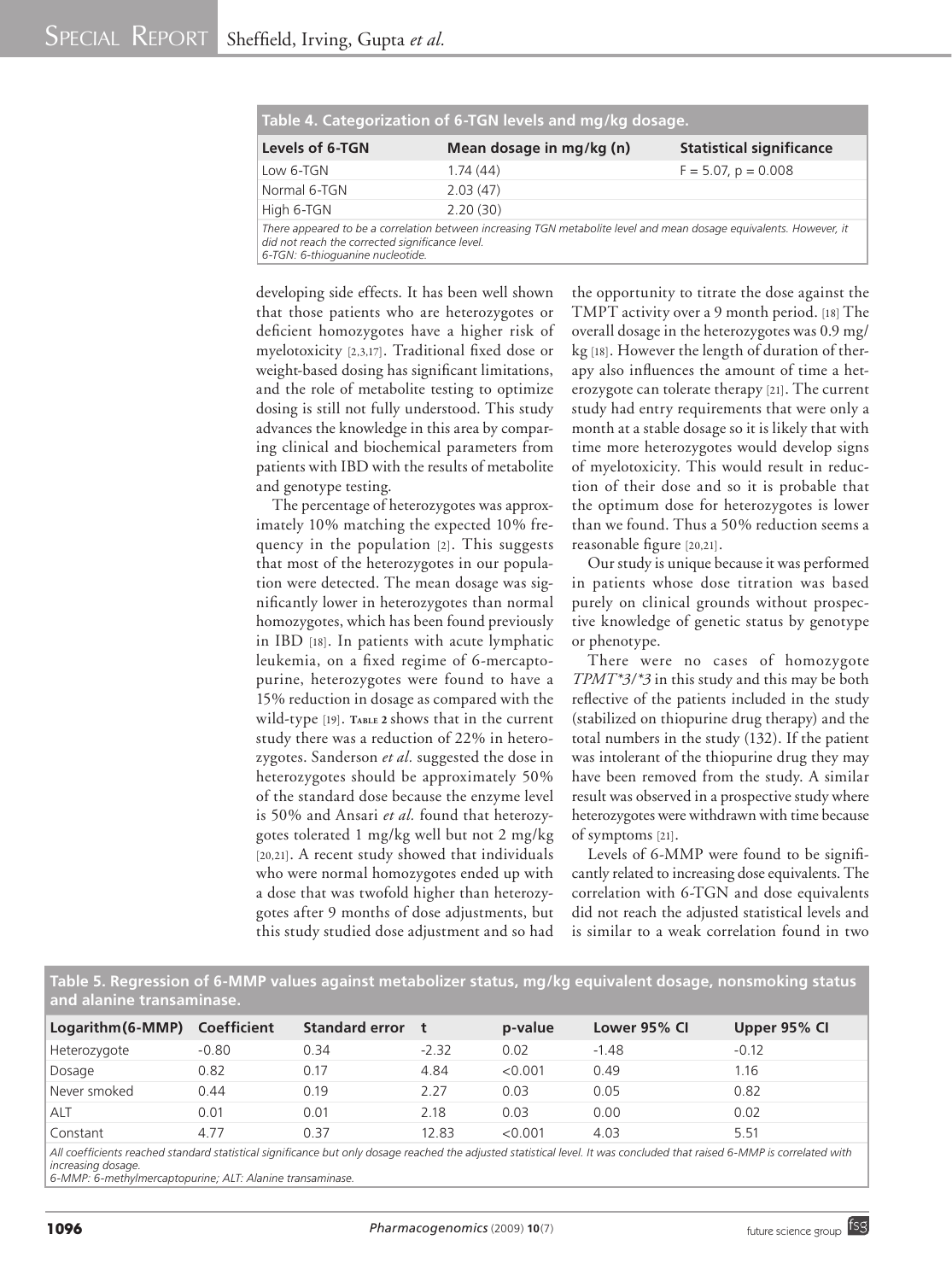| Table 6. Relationship between metabolite levels and HBI or SCCAI score.                                                                                               |                       |                                                  |                         |                                                    |  |
|-----------------------------------------------------------------------------------------------------------------------------------------------------------------------|-----------------------|--------------------------------------------------|-------------------------|----------------------------------------------------|--|
| <b>Categorization of</b><br>metabolite                                                                                                                                | <b>Mean HBI score</b> | <b>Number of samples</b><br>(HBI score $\leq$ 4) | <b>Mean SCCAI score</b> | <b>Number of samples</b><br>(SCCAI score $\leq$ 2) |  |
| Low or reference range 6-TGN 3.56                                                                                                                                     |                       | 62(45)                                           | 3.1                     | 30(4)                                              |  |
| High 6-TGN                                                                                                                                                            | 3.42                  | 17(11)                                           | 2.78                    | 14(7)                                              |  |
| Normal 6-MMP                                                                                                                                                          | 3.55                  | 76 (54)                                          | 2.62                    | 39(22)                                             |  |
| High 6-MMP                                                                                                                                                            | 3.0                   | 3(2)                                             | 6.0                     | 5(1)                                               |  |
| This table was evaluated by a linear regression of HBI scores against whether the subject was in clinical remission or not and a similar regression for SCCAI scores. |                       |                                                  |                         |                                                    |  |

*These regressions showed there was no statistical relationship for either scoring system.*

*6-MMP: 6-methylmercaptopurine; 6-TGN: 6-thioguanine nucleotide; HBI: Harvey Bradshaw Index; SCCAI: Simple Clinical Colitis Activity Index.*

other studies [2,18]. The correlation for 6-MMP was 0.37, which is a similar value to that found in the latter study [18].

It was initially hypothesized that 6-TGN and 6-MMP levels might be associated with clinical remission as judged by the HBI and SCCAI scores [22–24]. This was not seen in this dataset.

This project has introduced the concept of *TPMT* testing into three hospitals in the management of IBD by genotyping *TPMT* common variants and measuring thiopurine metabolites. Only a subsection of the sample was phenotyped and it is possible that we may have not detected some IMs, (nondiagnosed heterozygotes) by not phenotyping everyone. However genotyping/phenotyping discrepancies are well described and both methods may miss cases [14,25,26]. In the current study genetically determined heterozygotes would have been missed if phenotyping was done alone.

There are six cost–benefit studies of TPMT testing in azathioprine users that have been recently reviewed and compared [27]. Many of the studies were based on expert opinion studies rather than clinical data. The latter authors make a case for more prospective clinical studies

and trials. The current cross sectional study adds to the clinical literature relating to dosage in heterozygotes and the usefulness of metabolite testing. It is not possible to look at the testing uptake rate with the design of this study. This is the next phase of the study.

## **Future perspective**

It is envisioned that the use of thiopurine drugs will be strictly monitored by DNA testing all mutations for *TPMT*, possibly with simultaneous mutation detection of other genes in the metabolic pathway of thiopurine drugs. The need for the additional TPMT enzyme assay will be clearer at this time. Thiopurine metabolites may also be measured. In this way the drugs will be used most effectively with minimal risk of adverse events. With more prospective studies and trials, more evidence based data will be collected so that the cost–benefit value of testing all patients on thiopurine drugs will be firmly established.

#### **Acknowledgements**

*The authors wish to acknowledge Dr Richard Gearry for initiating the concept and design of this project and helpful advice in the initial stages of the project.* 

# **Executive summary**

- This study is a multicenter study involving the documentation of genetic changes in thiopurine methyltransferase and thiopurine metabolite testing in patients taking thiopurine drugs for inflammatory bowel disease.
- The study introduced such monitoring into 3 hospitals and looked at the clinical information gained regarding the patient with these new tests.

#### *Method*

Genotyping common thiopurine methyltransferase genotypes and measuring thiopurine metabolites.

#### *Results*

- A total of 9.8% of the patients were found to be intermediate metabolizers and they had stabilized to a statistically significant lower dosage than the remaining extensive metabolizers.
- 6-methylmercaptopurine levels reflected the dose that the patient was on and whether they were intermediate metabolizers or not.
- The metabolite levels did not correlate with scales that measure clinical remission.

## *Discussion*

- Measuring metabolizer status by genotype and thiopurine metabolites yielded important information that could be used in the clinical management of the patient.
- This study adds to the literature evidence that genotyping and metabolite measurement are useful measures in the management of every patient taking thiopurine drugs.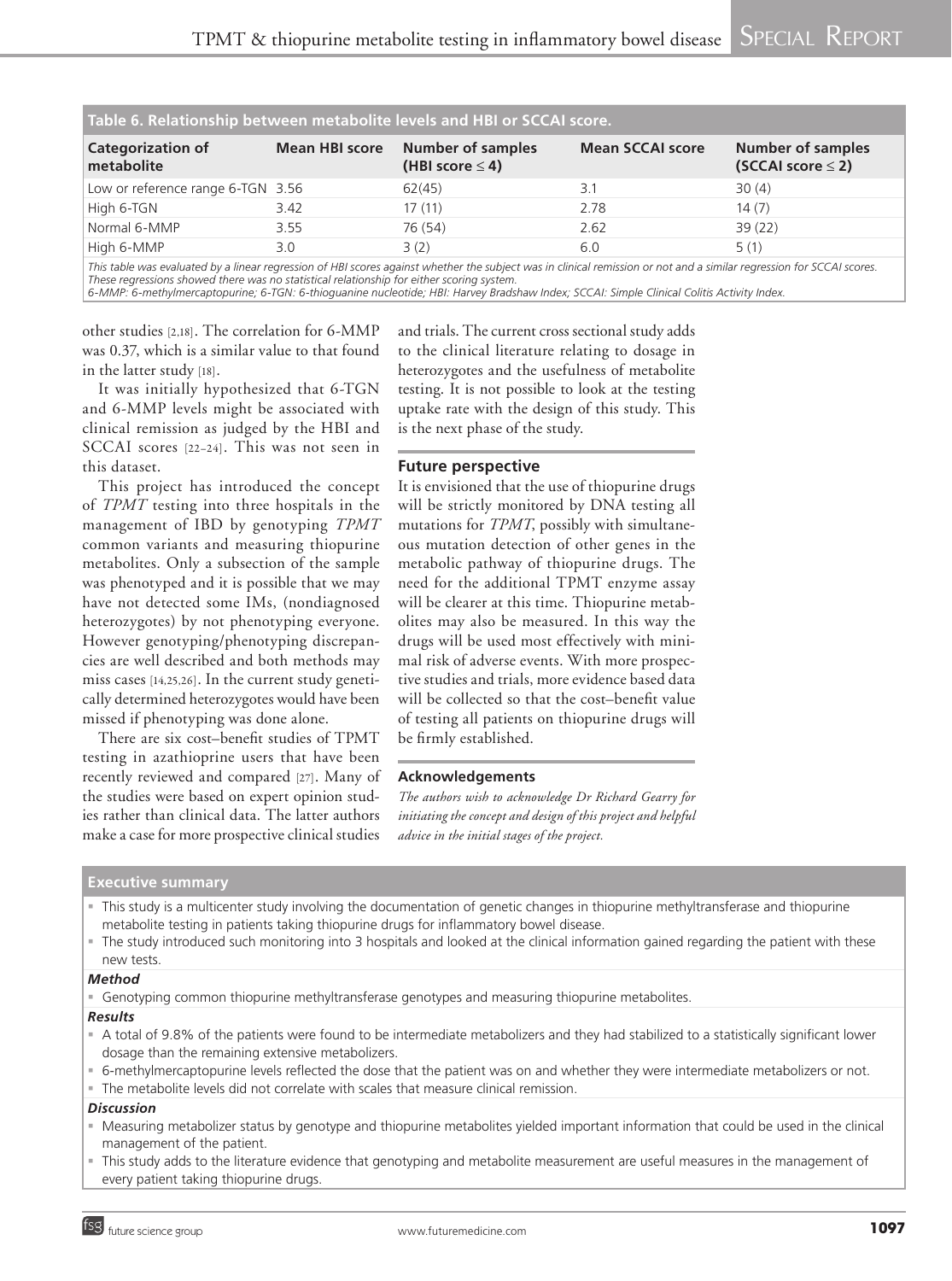## **Financial & competing interests disclosure**

*LJS has a pharmacogenomic information company (GenesFX Health Pty Ltd) that interprets pharmacogenomics tests as a research and noncommercial service currently but will also start to offer some interetations commercially later in the year. MS is a gastroenterologist supervising a laboratory in an academic institution that assays thiopurine metabolites. KB is the scientist supervising a commercial pathology molecular genetics laboratory and has started offering TPMT testing. The authors have no other relevant affiliations or financial involvement with any organization or entity with a financial interest in or financial conflict with the subject* 

## **Bibliography**

Papers of special note have been highlighted as:  $\blacksquare$  of interest

- $\blacksquare$  of considerable interest
- 1 Gearry R, Barclay M, Gardiner S, Zhang M: 6-thioguanine nucleotides and thiopurine methyltransferase activity: important factors determining response to treatment and incidence of adverse effects from azathioprine and 6-MP. *N. Z. Med. J.* 116(1178), U531 (2003).
- Good guide to the use of these tests.
- 2 Gearry RB, Barclay ML: Azathioprine and 6-mercaptopurine pharmacogenetics and metabolite monitoring in inflammatory bowel disease. *J. Gastroenterol. Hepatol.* 20(8), 1149–1157 (2005).
- McLeod HL, Siva C: The thiopurine *S*-methyltransferase gene locus – implications for clinical pharmacogenomics. *Pharmacogenomics* 3(1), 89–98 (2002).
- Clear explanation of the genetic types.
- 4 Sandborn W, Sutherland L, Pearson D, May G, Modigliani R, Prantera C: Azathioprine or 6-mercaptopurine for inducing remission of Crohn's disease. *Cochrane Database Syst. Rev.* (3), CD000545 (1998).
- 5 Gearry RB, Barclay ML, Roberts RL *et al.*: Thiopurine methyltransferase and 6-thioguanine nucleotide measurement: early experience of use in clinical practice. *Intern. Med. J.* 35(10), 580–585 (2005).
- 6 Woelderink A, Ibarreta D, Hopkins MM, Rodriguez-Cerezo E: The current clinical practice of pharmacogenetic testing in Europe: *TPMT* and *HER2* as case studies. *Pharmacogenomics J.* 6(1), 3–7 (2006).
- <sup>n</sup> **Europe also has a low uptake of pharmacogenomic tests.**
- Gardiner SJ, Begg EJ: Pharmacogenetics, drug-metabolizing enzymes, and clinical practice. *Pharmacol. Rev.* 58(3), 521–590 (2006).
- **Excellent review of the use of**
- **pharmacogenetics in the Australasian area.** 8 Duley JA, Florin TH: Thiopurine therapies: problems, complexities, and progress with monitoring thioguanine nucleotides. *Ther. Drug Monit.* 27(5), 647–654 (2005).
	- 9 Dooley M, Dixon B, Poole S, Chiang C, Whitlock A, Schneider H: Phenotyping for thiopurine therapy in clinical practice. *J. Pharm. Pract. Res.* 38, 188–190 (2008).
- 10 Corkindale D, Ward H, McKinnon R: Low adoption of pharmacogenetic testing: an exploration of the reasons in Australia. *Personalized Medicine* 4(2), 191–199 (2007).
	- Good explanation of why doctors do not **order pharmacogenomic tests.**
- 11 Sandborn WJ: A review of immune modifier therapy for inflammatory bowel disease: azathioprine, 6-mercaptopurine, cyclosporine, and methotrexate. *Am. J. Gastroenterol.* 91(3), 423–433 (1996).
- 12 Best WR: Predicting the Crohn's disease activity index from the Harvey-Bradshaw Index. *Inflamm. Bowel Dis.* 12(4), 304–310 (2006).
- 13 Walmsley RS, Ayres RC, Pounder RE, Allan RN: A simple clinical colitis activity index. *Gut* 43(1), 29–32 (1998).
- 14 Sies C, Florkowski C, George P *et al.*: Measurement of thiopurine methyltransferase activity guides doseinitiation and prevents toxicity from azathioprine. *N. Z. Med. J.* 118(1210), U1324 (2005).
	- 15 StataCorp.: Statistical Software: Intercooled Release 9.1. Stata Corporation, TX, USA  $(2005).$
- 16 Perneger TV: What's wrong with Bonferroni adjustments? *BMJ* 316(7139), 1236–1238 (1998).
- ▶ 17 Relling MV, Hancock ML, Rivera GK *et al.*: ▶ 25 Mercaptopurine therapy intolerance and heterozygosity at the thiopurine *S*-methyltransferase gene locus. *J. Natl Cancer Inst.* 91(23), 2001–2008 (1999).

*matter or materials discussed in the manuscript apart from those disclosed.*

*No writing assistance was utilized in the production of this manuscript.*

#### **Ethical conduct of research**

*The authors state that they have obtained appropriate institutional review board approval or have followed the principles outlined in the Declaration of Helsinki for all human or animal experimental investigations. In addition, for investigations involving human subjects, informed consent has been obtained from the participants involved.*

- 18 Gardiner SJ, Gearry RB, Begg EJ, Zhang M, Barclay ML: Thiopurine dose in intermediate and normal metabolizers of thiopurine methyltransferase may differ three-fold. *Clin. Gastroenterol. Hepatol.* 6(6), 654–660 (2008).
- 19 Gisbert JP, Niño P, Rodrigo L, Cara C, Guijarro LG: Thiopurine methyltransferase (TPMT) activity and adverse effects of azathioprine in inflammatory bowel disease: long-term follow-up study of 394 patients. *Am. J. Gastroenterol.* 101, 2679–2776 (2006).
- 20 Sanderson J, Ansari A, Marinaki T *et al.*: Thiopurine methyltransferase: should it be measured before commencing thiopurine drug therapy ? *Ann. Clin. Biochem.* 41, 294–302 (2004).
- 21 Ansari A, Arenas M, Greenfield SM *et al.*: Prospective evaluation of the pharmacogenetics of azathioprine in the treatment of inflammatory bowel disease. *Aliment. Pharmacol. Ther.* 28(8), 973–983 (2008).
	- Prospective study on the effect of **therapeutic dose of thiopurine drugs on patients.**
- 22 Cuffari C, Hunt S, Bayless TM: Enhanced bioavailability of azathioprine compared to 6-mercaptopurine therapy in inflammatory bowel disease: correlation with treatment efficacy. *Aliment. Pharmacol. Ther.* 14(8), 1009–1014 (2000).
- 23 Dubinsky MC, Yang H, Hassard PV *et al.*: 6-MP metabolite profiles provide a biochemical explanation for 6-MP resistance in patients with inflammatory bowel disease. *Gastroenterology* 122(4), 904–915 (2002).
- 24 Dubinsky MC, Lamothe S, Yang HY *et al*.: Pharmacogenomics and metabolite measurement for 6-mercaptopurine therapy in inflammatory bowel disease. *Gastroenterology* 118(4), 705–713 (2000).
	- 25 Ganiere-Monteil C, Medard Y, Lejus C *et al*. Phenotype and genotype for thiopurine methyltransferase activity in the French Caucasian population: impact of age*. Eur. J. Clin. Pharmacol.* 60(2), 89–96 (2004).